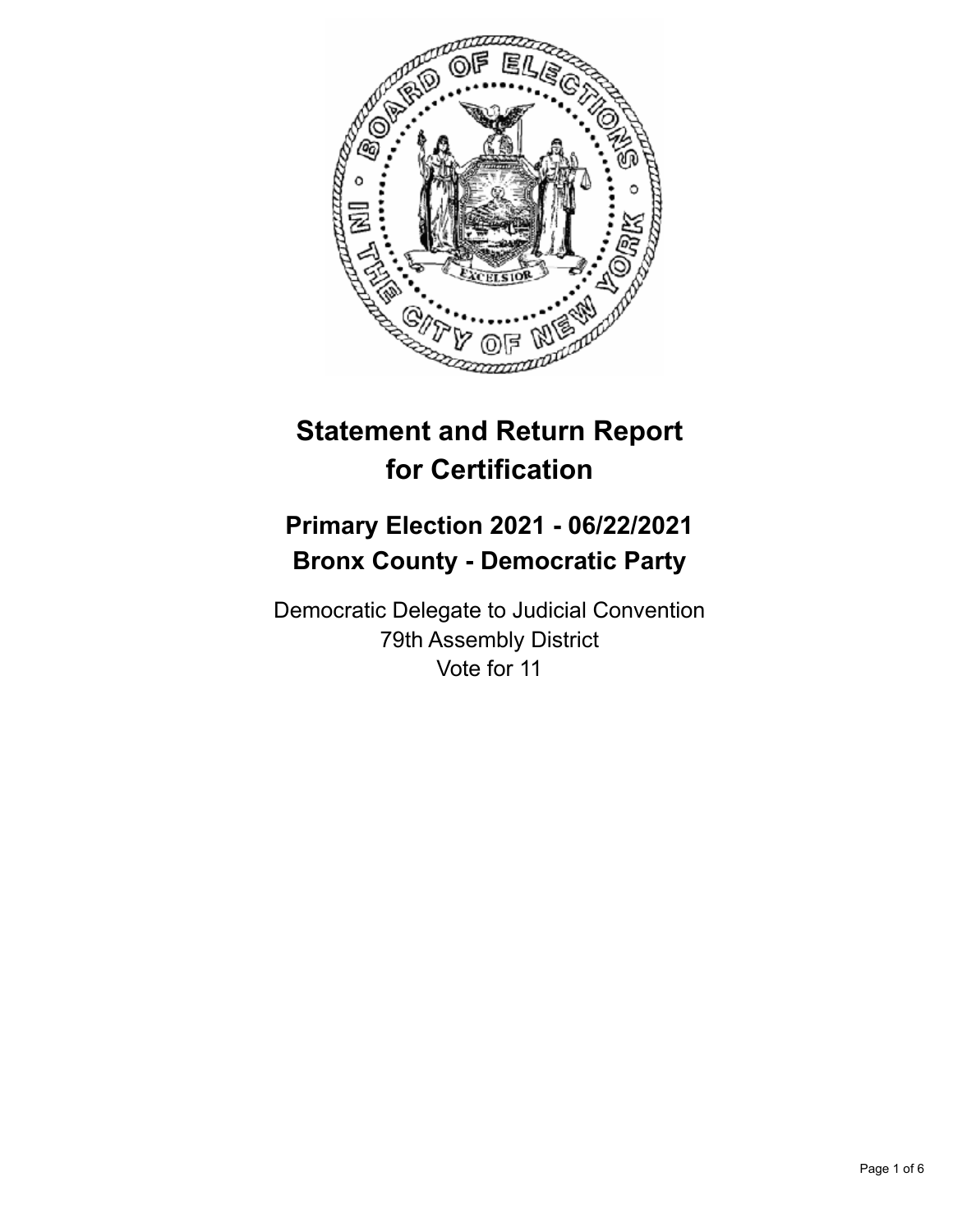

#### **Assembly District 79**

| PUBLIC COUNTER                                           | 8,778        |
|----------------------------------------------------------|--------------|
| <b>MANUALLY COUNTED EMERGENCY</b>                        | 190          |
| <b>ABSENTEE / MILITARY</b>                               | 807          |
| <b>AFFIDAVIT</b>                                         | 53           |
| <b>Total Ballots</b>                                     | 9,828        |
| Less - Inapplicable Federal/Special Presidential Ballots | 0            |
| <b>Total Applicable Ballots</b>                          | 9,828        |
| <b>CHARLES GREEN</b>                                     | 3,283        |
| <b>WILBERT T. LAWTON</b>                                 | 1,838        |
| <b>INEZ HARVEY</b>                                       | 2,305        |
| ANA L. MELENDEZ                                          | 3,276        |
| DOROTHY E. DESUZIA                                       | 1,672        |
| <b>HAROLD J. DUMAS</b>                                   | 1,574        |
| ELIZABETH C. JOHNSON                                     | 3,112        |
| <b>MARIE B MCCULLOUGH</b>                                | 2,011        |
| <b>BARBARA B. CASTRO</b>                                 | 2,600        |
| <b>ALMETA DENAE TRAMMEL</b>                              | 1,158        |
| PATRICIA A. MCCOLLIN                                     | 1,973        |
| <b>FELIX SURIEL</b>                                      | 1,191        |
| <b>JOSEELIN MEJIA</b>                                    | 1,715        |
| <b>AWILDA BRITO</b>                                      | 1,411        |
| SABRINA ALVAREZ                                          | 2,203        |
| <b>VIOLETA CUELLO</b>                                    | 1,137        |
| SILVIO DIAZ                                              | 1,339        |
| <b>GEORGE ALVAREZ</b>                                    | 1,965        |
| <b>AUILDA ACOSTA</b>                                     | 1,463        |
| ADOS (WRITE-IN)                                          | 1            |
| ANGEL CRUZ (WRITE-IN)                                    | 1            |
| ANTONETTE LEE (WRITE-IN)                                 | $\mathbf{1}$ |
| AWILDA BRILLO (WRITE-IN)                                 | 1            |
| BENJAMIN NORLEY (WRITE-IN)                               | 1            |
| <b>BRUCE RIVERA (WRITE-IN)</b>                           | 1            |
| CARMEN RIVERA (WRITE-IN)                                 | 1            |
| CAROL ROBINSON (WRITE-IN)                                | 1            |
| CHANTAL JACKSON (WRITE-IN)                               | $\mathbf{1}$ |
| CHRISTOPHER JOSEPH (WRITE-IN)                            | 1            |
| CORNELL B. NOLTON (WRITE-IN)                             | 1            |
| CYNTHIA COX (WRITE-IN)                                   | 1            |
| DAYANIRA GONZALEZ (WRITE-IN)                             | 1            |
| DAYSHA PADIA (WRITE-IN)                                  | 1            |
| DENNIS MILTON (WRITE-IN)                                 | $\mathbf{1}$ |
| DIAL HENRIQUEZ (WRITE-IN)                                | 1            |
| EDWIN LIRIANO (WRITE-IN)                                 | 1            |
| ELVIN NUNEZ (WRITE-IN)                                   | 1            |
| EVA PERON (WRITE-IN)                                     | 1            |
| FRED TRIGO (WRITE-IN)                                    | 1            |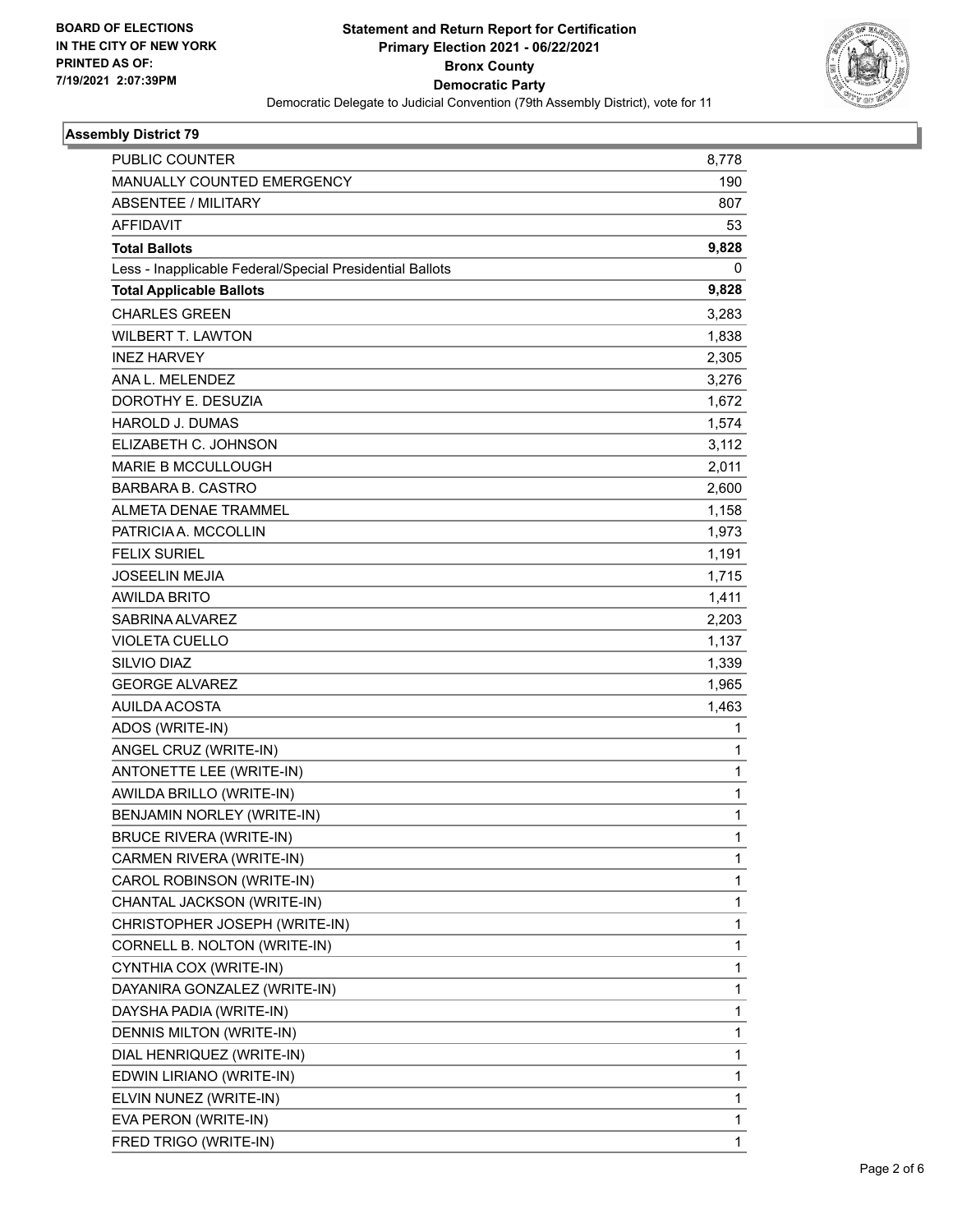

#### **Assembly District 79**

| <b>GREGORY HERRERA (WRITE-IN)</b>  | $\mathbf 1$    |
|------------------------------------|----------------|
| HENRY A. GOMEZ (WRITE-IN)          | 1              |
| HILLARY CLINTON (WRITE-IN)         | 1              |
| <b>ISCHIA BRAVO (WRITE-IN)</b>     | 1              |
| JAMAAL JONES (WRITE-IN)            | 1              |
| JANET IVARI (WRITE-IN)             | 1              |
| JANIE WILLIAMS (WRITE-IN)          | 1              |
| JOETTA BROWN (WRITE-IN)            | 1              |
| JOSE AVILES (WRITE-IN)             | $\mathbf{1}$   |
| JOSELIN MEJIA (WRITE-IN)           | 1              |
| JOSHUA CENWON (WRITE-IN)           | 1              |
| JUAN ARDILLA (WRITE-IN)            | $\mathbf{1}$   |
| JUMAANE D WILLIAMS (WRITE-IN)      | 1              |
| KARMA JAMES (WRITE-IN)             | 1              |
| KENNETH SULLIVAN (WRITE-IN)        | $\mathbf{1}$   |
| KOLACO ACQUI (WRITE-IN)            | 1              |
| MAMADOU DIALLO (WRITE-IN)          | 1              |
| MICHAEL BLAKE (WRITE-IN)           | 2              |
| MYRTA OQUENDO (WRITE-IN)           | 2              |
| NYAISHA LEE (WRITE-IN)             | 1              |
| OBINNA NWAKO (WRITE-IN)            | $\mathbf{1}$   |
| OMAR LIRIANO (WRITE-IN)            | 1              |
| PAUL E. FRANCIS (WRITE-IN)         | 1              |
| PORSUA SHARON VENABLE (WRITE-IN)   | $\mathbf{1}$   |
| QUANDALASHA FAMBRO (WRITE-IN)      | 1              |
| RALPH JONES (WRITE-IN)             | 1              |
| RANGEL NUNEZ (WRITE-IN)            | $\mathbf{1}$   |
| RODERICK E. WILLIAMS (WRITE-IN)    | 1              |
| RUBEN DIAZ (WRITE-IN)              | 1              |
| SHELIA JAMES (WRITE-IN)            | $\mathbf{1}$   |
| SHERRY-HILL DEAS (WRITE-IN)        | 1              |
| SONIA DEWESE (WRITE-IN)            | 1              |
| SOPHIA GUCILA (WRITE-IN)           | $\overline{2}$ |
| UNATTRIBUTABLE WRITE-IN (WRITE-IN) | 108            |
| VANESSA L. GIBSON (WRITE-IN)       | 1              |
| WEDUD MITCHELL (WRITE-IN)          | $\mathbf{1}$   |
| <b>Total Votes</b>                 | 37,392         |
| Unrecorded                         | 70,716         |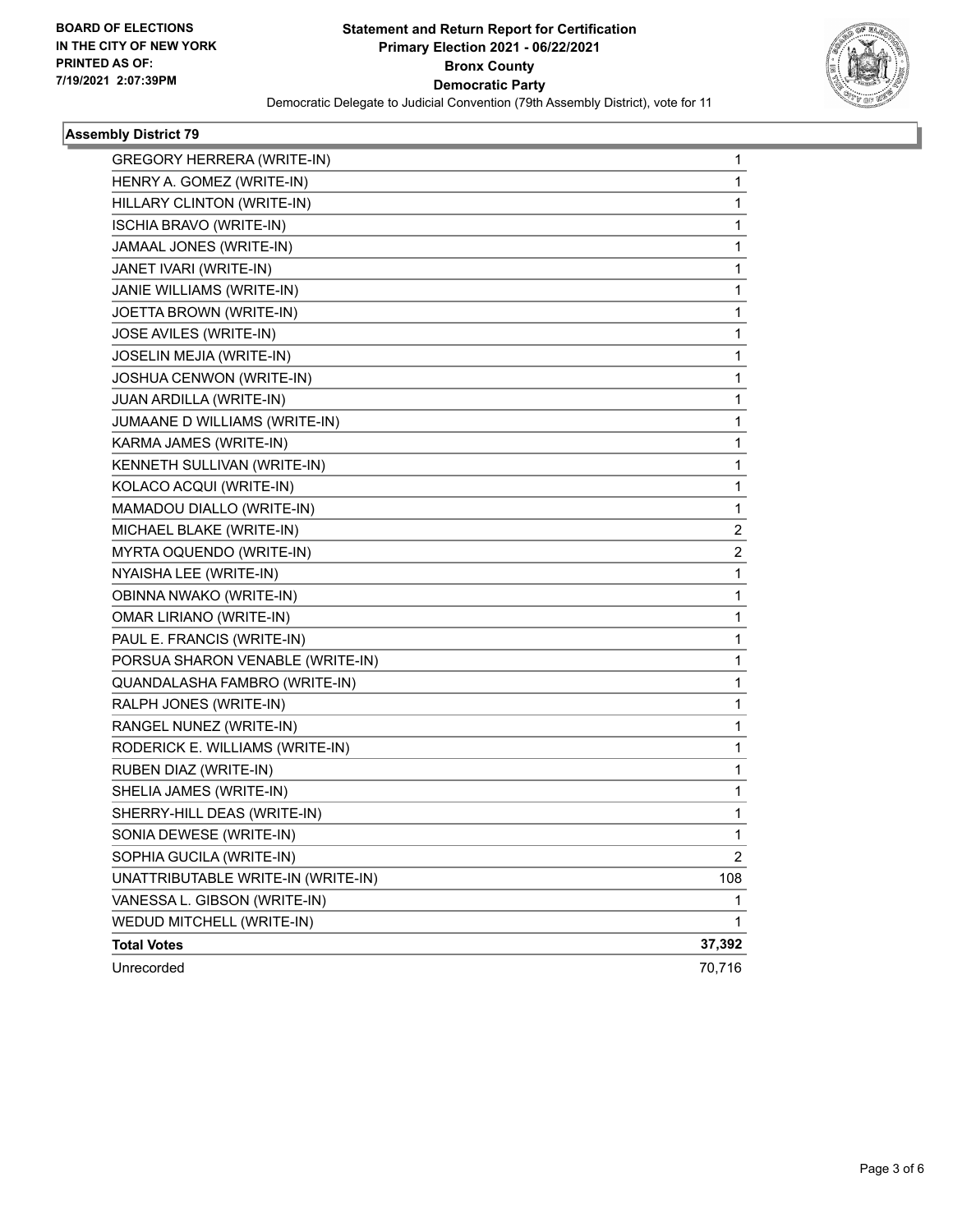

#### **Total for Democratic Delegate to Judicial Convention (79th Assembly District) - Bronx County**

| PUBLIC COUNTER                                           | 8,778        |
|----------------------------------------------------------|--------------|
| <b>MANUALLY COUNTED EMERGENCY</b>                        | 190          |
| <b>ABSENTEE / MILITARY</b>                               | 807          |
| AFFIDAVIT                                                | 53           |
| <b>Total Ballots</b>                                     | 9,828        |
| Less - Inapplicable Federal/Special Presidential Ballots | 0            |
| <b>Total Applicable Ballots</b>                          | 9,828        |
| <b>CHARLES GREEN</b>                                     | 3,283        |
| <b>WILBERT T. LAWTON</b>                                 | 1,838        |
| <b>INEZ HARVEY</b>                                       | 2,305        |
| ANA L. MELENDEZ                                          | 3,276        |
| DOROTHY E. DESUZIA                                       | 1,672        |
| <b>HAROLD J. DUMAS</b>                                   | 1,574        |
| ELIZABETH C. JOHNSON                                     | 3,112        |
| <b>MARIE B MCCULLOUGH</b>                                | 2,011        |
| <b>BARBARA B. CASTRO</b>                                 | 2,600        |
| <b>ALMETA DENAE TRAMMEL</b>                              | 1,158        |
| PATRICIA A. MCCOLLIN                                     | 1,973        |
| <b>FELIX SURIEL</b>                                      | 1,191        |
| <b>JOSEELIN MEJIA</b>                                    | 1,715        |
| <b>AWILDA BRITO</b>                                      | 1,411        |
| SABRINA ALVAREZ                                          | 2,203        |
| <b>VIOLETA CUELLO</b>                                    | 1,137        |
| SILVIO DIAZ                                              | 1,339        |
| <b>GEORGE ALVAREZ</b>                                    | 1,965        |
| AUILDA ACOSTA                                            | 1,463        |
| ADOS (WRITE-IN)                                          | 1            |
| ANGEL CRUZ (WRITE-IN)                                    | 1            |
| ANTONETTE LEE (WRITE-IN)                                 | $\mathbf{1}$ |
| AWILDA BRILLO (WRITE-IN)                                 | 1            |
| BENJAMIN NORLEY (WRITE-IN)                               | 1            |
| <b>BRUCE RIVERA (WRITE-IN)</b>                           | $\mathbf{1}$ |
| CARMEN RIVERA (WRITE-IN)                                 | 1            |
| CAROL ROBINSON (WRITE-IN)                                | 1            |
| CHANTAL JACKSON (WRITE-IN)                               | 1            |
| CHRISTOPHER JOSEPH (WRITE-IN)                            | 1            |
| CORNELL B. NOLTON (WRITE-IN)                             | 1            |
| CYNTHIA COX (WRITE-IN)                                   | 1            |
| DAYANIRA GONZALEZ (WRITE-IN)                             | 1            |
| DAYSHA PADIA (WRITE-IN)                                  | 1            |
| DENNIS MILTON (WRITE-IN)                                 | 1            |
| DIAL HENRIQUEZ (WRITE-IN)                                | 1            |
| EDWIN LIRIANO (WRITE-IN)                                 | 1            |
| ELVIN NUNEZ (WRITE-IN)                                   | 1            |
| EVA PERON (WRITE-IN)                                     | 1            |
| FRED TRIGO (WRITE-IN)                                    | 1            |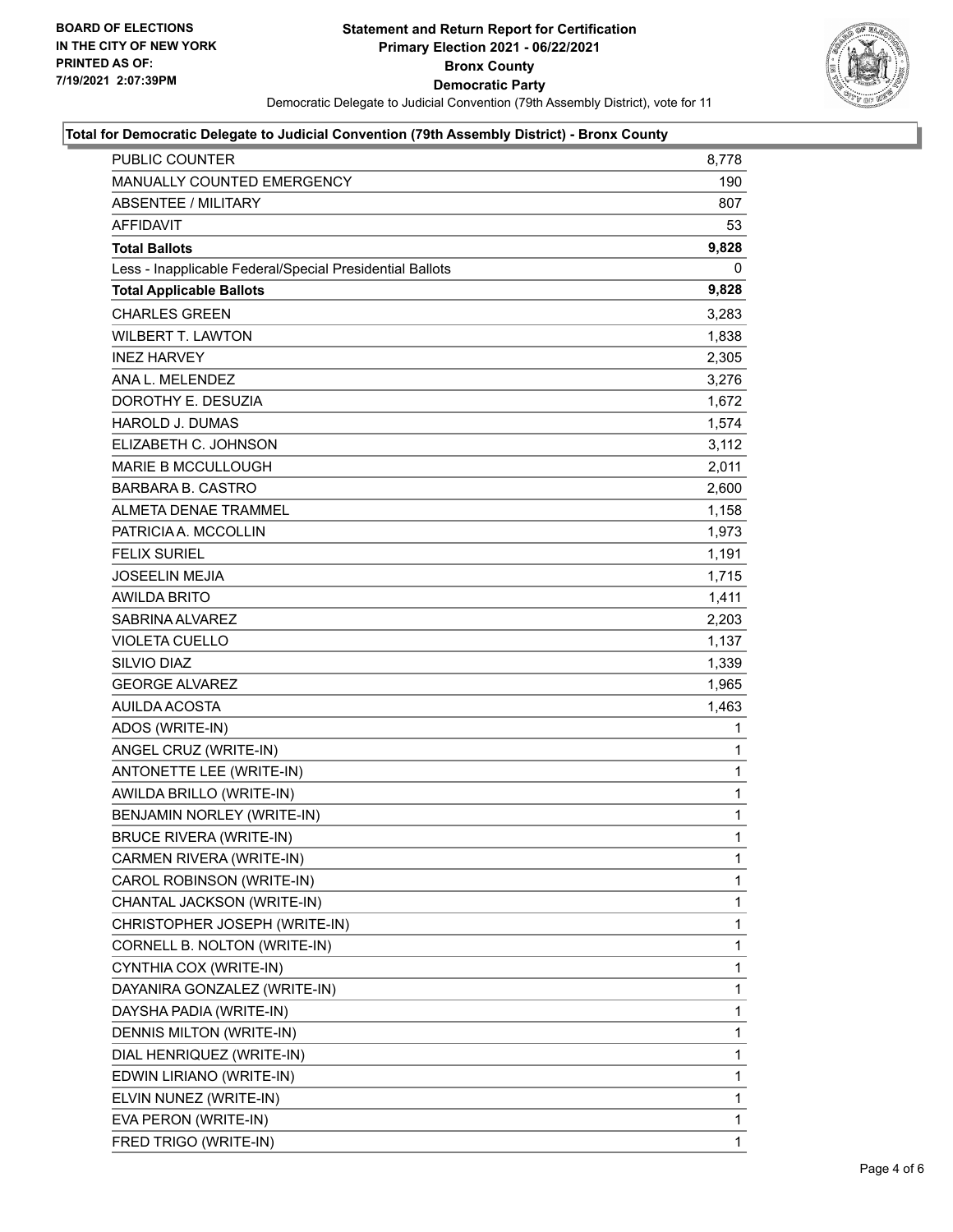

#### **Total for Democratic Delegate to Judicial Convention (79th Assembly District) - Bronx County**

| <b>GREGORY HERRERA (WRITE-IN)</b>  | 1              |
|------------------------------------|----------------|
| HENRY A. GOMEZ (WRITE-IN)          | $\mathbf 1$    |
| HILLARY CLINTON (WRITE-IN)         | $\mathbf{1}$   |
| <b>ISCHIA BRAVO (WRITE-IN)</b>     | $\mathbf 1$    |
| JAMAAL JONES (WRITE-IN)            | 1              |
| JANET IVARI (WRITE-IN)             | 1              |
| JANIE WILLIAMS (WRITE-IN)          | 1              |
| JOETTA BROWN (WRITE-IN)            | 1              |
| JOSE AVILES (WRITE-IN)             | 1              |
| JOSELIN MEJIA (WRITE-IN)           | $\mathbf 1$    |
| JOSHUA CENWON (WRITE-IN)           | 1              |
| JUAN ARDILLA (WRITE-IN)            | 1              |
| JUMAANE D WILLIAMS (WRITE-IN)      | 1              |
| KARMA JAMES (WRITE-IN)             | 1              |
| KENNETH SULLIVAN (WRITE-IN)        | 1              |
| KOLACO ACQUI (WRITE-IN)            | $\mathbf 1$    |
| MAMADOU DIALLO (WRITE-IN)          | 1              |
| MICHAEL BLAKE (WRITE-IN)           | 2              |
| MYRTA OQUENDO (WRITE-IN)           | $\overline{2}$ |
| NYAISHA LEE (WRITE-IN)             | 1              |
| OBINNA NWAKO (WRITE-IN)            | 1              |
| <b>OMAR LIRIANO (WRITE-IN)</b>     | $\mathbf 1$    |
| PAUL E. FRANCIS (WRITE-IN)         | 1              |
| PORSUA SHARON VENABLE (WRITE-IN)   | 1              |
| QUANDALASHA FAMBRO (WRITE-IN)      | 1              |
| RALPH JONES (WRITE-IN)             | 1              |
| RANGEL NUNEZ (WRITE-IN)            | 1              |
| RODERICK E. WILLIAMS (WRITE-IN)    | 1              |
| RUBEN DIAZ (WRITE-IN)              | 1              |
| SHELIA JAMES (WRITE-IN)            | 1              |
| SHERRY-HILL DEAS (WRITE-IN)        | 1              |
| SONIA DEWESE (WRITE-IN)            | 1              |
| SOPHIA GUCILA (WRITE-IN)           | $\mathbf{2}$   |
| UNATTRIBUTABLE WRITE-IN (WRITE-IN) | 108            |
| VANESSA L. GIBSON (WRITE-IN)       | 1              |
| WEDUD MITCHELL (WRITE-IN)          | $\mathbf{1}$   |
| <b>Total Votes</b>                 | 37,392         |
| Unrecorded                         | 70,716         |